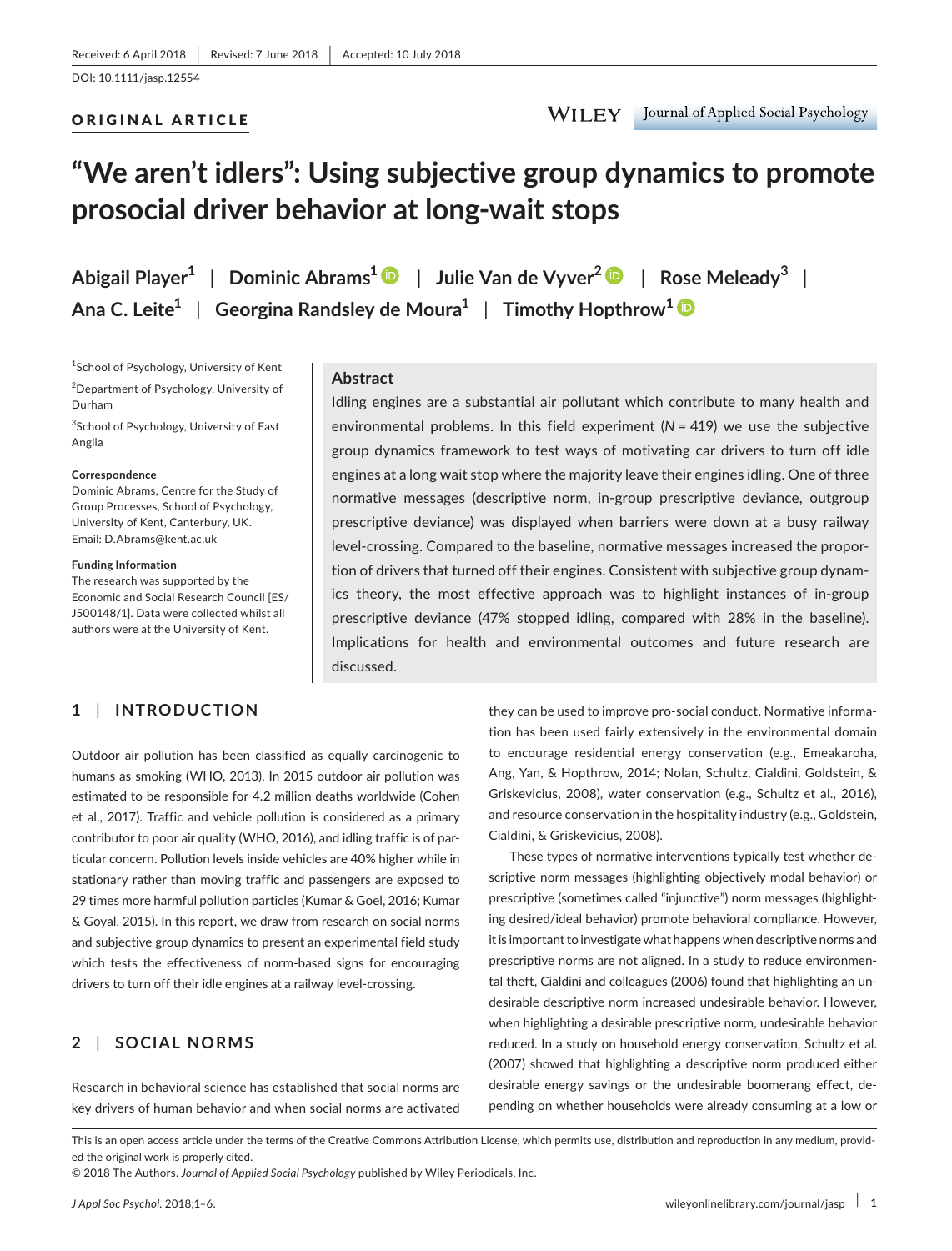**2 |**  PLAYER et al.

high rate. Adding a prescriptive norm (conveying social approval or disapproval) eliminated the boomerang effect (Schultz, Nolan, Cialdini, Goldstein, & Griskevicius, 2007). Other research has found that high‐ lighting an undesirable descriptive norm has no effect on behavioral compliance compared to a baseline condition (Van de Vyver & John, 2017). Therefore, rather than drawing attention to an undesirable de‐ scriptive norm, research suggests it may be more effective to emphasize social disapproval. There are situations in which descriptive norms are directly observable through on-going behavior, and in which an attempt to refute those norms may be impractical and unethical because it would be deceptive. In such a case, the question arises of whether or how it may be possible to invoke prescriptive norms that can induce non‐conformity to modal behavior.

This problem applies to the situation of drivers with idling en‐ gines, where negative consequences are widely acknowledged (i.e., "turn it off" campaign, Idling Action London) and, in some countries is a motoring offence. However, if a large majority of motorists leave their engines idling (running whilst stationary), as is the case in the location of the present research (Meleady et al., 2017), a descriptive norm message may not be optimal for promoting behavioral compli‐ ance (see Van de Vyver & John, 2017). Although social referencing (highlighting others' behavior) to norms should generally stimulate some reflection on behavior, the strength of effects should depend on how self-relevant the norms are. Descriptive norms do not inherently imply divergence from current modal actions of others. But they may at least stimulate people to reflect on the contrast with any explicit injunction (in this case the request to turn engines off).

In situations characterized by high levels of socially disapproved conduct, a message that focuses recipients on the prescriptive norm, should be the most effective method of inducing behavior change. In this research we introduce a new approach, which involves activating prescriptive norms by highlighting others' deviance—their non‐com‐ pliance with desirable behavior. By highlighting that this non‐compli‐ ance is exhibited by certain individuals, we hope to stimulate others to engage in desirable behavior. This idea is based on principles of sub‐ jective group dynamics theory, whereby deviance serves as a psycho‐ logical reference point from which people infer prescriptive norms.

# **3** | **SUBJECTIVE GROUP DYNAMICS**

Societally, one of the functions of deviance is to remind people of the boundaries for acceptable behavior. It thereby defines and mo‐ tivates people to reinforce prescriptive norms (i.e., social and moral obligations; see Durkheim, 1960). Experimental evidence on *subjective group dynamics* (SGD; Marques, Páez & Abrams, 1998; Marques, Abrams, Páez & Hogg, 2001) shows generally that these norms are psychologically much more compelling if they relate to one's in‐group, and hence one's own identity (Tajfel, 1979). SGD theory proposes that when people regard themselves as members of a social group they become motivated to maximise and maintain the group's stand‐ ards by ensuring that it adheres to prescriptive in‐group norms. This is achieved through the parallel processes of *inter*group and *intra*group

differentiation (Marques, Abrams, Páez, & Martinez‐Taboada, 1998). In order to establish that one's in-group has high social standing it is psychologically particularly important to respond when in‐group members deviate from key norms. For this reason, in‐group deviants are generally judged more severely than comparably deviant mem‐ bers of out-groups, a phenomenon known as the "black sheep effect" (see Marques, Páez, & Abrams, 2001). More critically, when an in‐ group member deviates from the group's standards, other members are motivated to take corrective action to reinforce the in‐group's claim to occupy a socially desirable normative position (Marques et al., 1998a), or more simply, to show that that the in‐group is good.

Relative to the baseline situation, highlighting prescriptive norms by identifying deviant behavior should have greater potential to remind drivers of their environmental responsibilities and encourage them to turn off idling ignitions. But this effect should primarily arise when these norms refer to drivers' in‐group because of its clear self‐rele‐ vance. Indeed, if self‐relevance is the key mechanism we would expect the impact of reference to norms to be least if these highlight out‐ group prescriptive deviance (because it is explicitly non‐self‐relevant), moderate if they highlight descriptive normns (because self‐relevance is ambiguous) and greatest when they highlight in‐group prescriptive deviance (because self‐relevance is greatest). However, it is possible that given that only a minority of motorists turn off their engines (25%), highlighting either type of prescriptive deviance may be more effective than the descriptive norm for promoting behavioral compliance.

In summary, in a study comparing baseline and three different normative conditions, we test two hypotheses. One is that the presence of normative cues in general should reduce engine idling relative to a baseline with no normative cues. The second is that if the mechanism through which normative cues affect behavior is that the norms are prescriptive and self-relevant, the cues should be most effective when they are linked to the in‐group. Finally, we also check the plausibility of the self-relevance assumption by testing whether there is a positive linear effect from baseline to out‐group to descriptive to in‐group conditions.

# **3.1** | **CURRENT RESEARCH**

We report a field study conducted to assess whether behavioral cues (descriptive norm, in‐group prescriptive deviance, outgroup prescrip‐ tive deviance) can encourage drivers to turn off their engines whilst waiting at a level-crossing. The crossing, situated in Canterbury, UK, is part of a main route to the city railway station and busy route for pedestrians. At the time of the study the annual mean concentration of nitrogen oxide at this site was 39  $\mu$ g/m<sup>3</sup> (Medway Council, 2013), marginally below levels set by the European Commission (40  $\mu$ g/m<sup>3</sup>, European Commission, 2014). Canterbury City Council had, prior to and throughout the duration of the research, erected a permanent sign at the site to encourage drivers to turn off their engines. But despite its presence, 77 percent of drivers left their engines idling in this location (see Meleady et al., 2017). To encourage more drivers to comply with the request to turn off their engines, our field study tested the influence of additional norm‐based messages.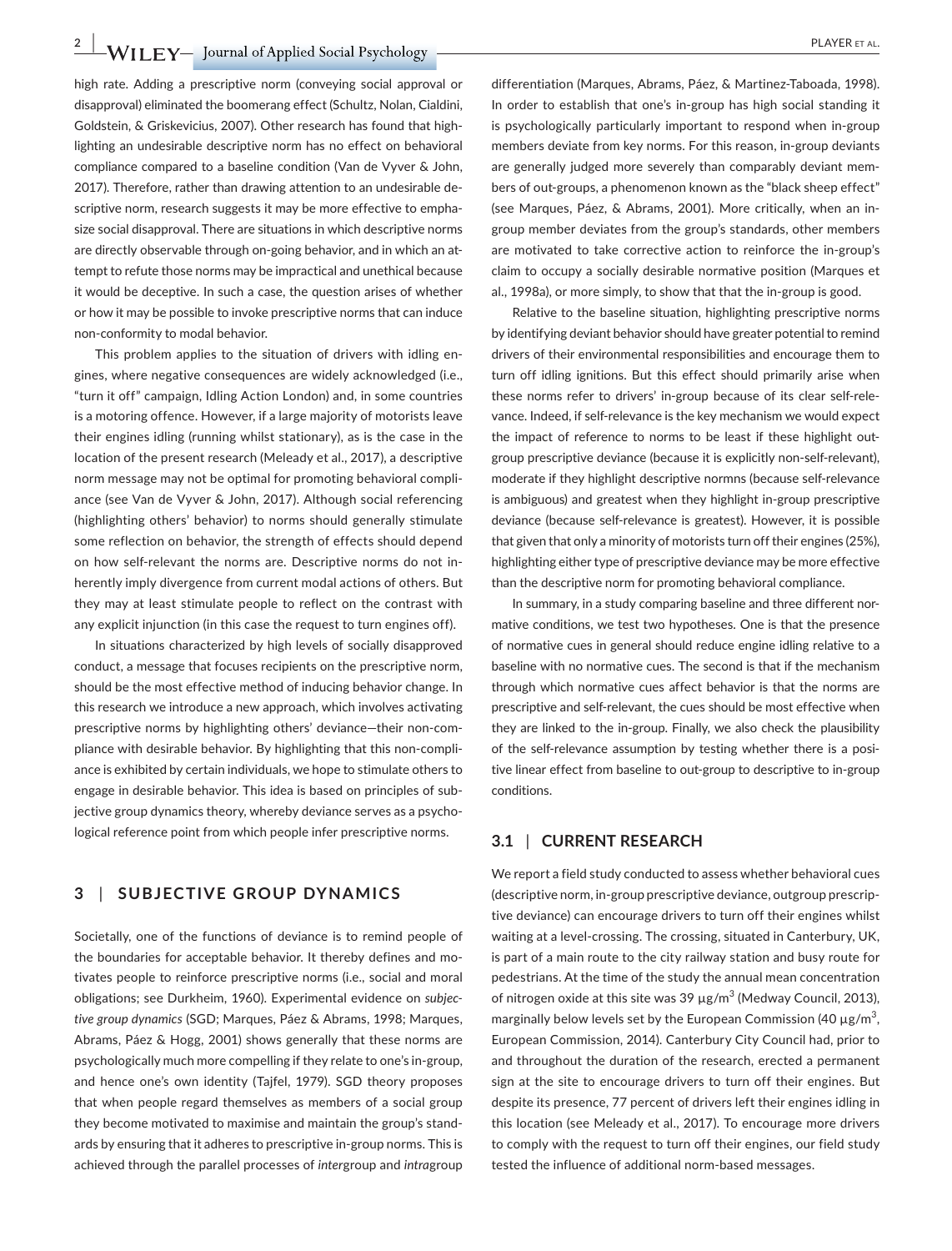# **4** | **METHOD**

#### **4.1** | **Sample and procedure**

Data were collected over a period of 6 months (October, 2012 to March, 2013) between 08.00 hour and 18.00 hour in single hour time slots, Mondays to Saturdays. The time‐slots for data collec‐ tion for each condition was randomized to ensure intervention conditions would not be confounded and sampling was from a wider range of drivers (i.e., to avoid sampling the same car more than once). Additionally, weather was taken into account (i.e., rain, sunshine). The level-crossing barrier dropped an average of 4 times per hour for a mean period of 2.31 min (SD *=* 0.81 min). Throughout the study an average sample included 23.7 cars per hour timeslot.

Canterbury is one of the UK's most popular tourist destinations and also is a major shopping hub for surrounding towns in East Kent. Therefore, as well as its large population of residents (over 59,000 people) the city attracts more than 7 million visitors and 40,000 stu‐ dents a year. At any given time, the average proportion of visitors is 36% (Destination Research, 2016). The distinction between visitors and residents is therefore a relevant and meaningful one. However, given that visitors generally arrive more by rail or coach, most of the vehicular traffic in the area of the study involved local commuters and residents (Canterbury City Council, 2011).

Based on previous research and an intention to achieve power of .99 to detect a medium effect size, and power of .8 to detect a small to medium effect size at *p* < .01, data were collected from 419 cars across 4 conditions ( $N_{\text{baseline}} = 106$ ,  $N_{\text{descriptive norm}} = 109$ , *N*in‐group prescriptive deviance *=* 99, *N*outgroup prescriptive deviance *=* 106). The baseline measure provided no information about norms; drivers were only exposed to the Council sign. The descriptive norm con‐ dition invoked the norm by focusing on what drivers do (indicating the proportion who engage in a desirable course of action), with a placard containing the message, "When barriers are down 25% of motorists turn off their engines!". In the prescriptive norm condi‐ tions, we increased the prescriptive focus using the combined ref‐ erence to what "some" people do not do and an exclamation mark. In the in‐group prescriptive deviance condition the message was, "When barriers are down some Canterbury residents don't turn off their engine!". In the outgroup prescriptive deviance condition the message stated, "When barriers are down some Canterbury visitors don't turn off their engine!".

Each normative message was printed on a placard (W: 420 × 594 mm, H: 2,000 mm; font type = Franklin Gothic Medium, font size = 100 pt.) and was affixed to a stationary pole 2 m above ground level held by a research assistant who remained stationary on the sidewalk. The first placard was placed 5 m from the current coun‐ cil sign and approximately 50 m from the level‐crossing with traffic travelling out of the city center. The second placard was placed ap‐ proximately 50 m from the level‐crossing facing traffic travelling into the city center. After the level‐crossing barriers had dropped down, another research assistant walked along the sidewalk until the end of the line of stationary vehicles (all of whom had just passed or could

view the sign) and inconspicuously recorded whether each vehicle's engine was on or off by noting exhaust activity and engine noise.

Research assistants were aware of the conditions of the study, but were blind to the specific hypotheses. The consistency of the recording was established during a pilot period prior to formal data collec‐ tion in which two of the research assistants starting at opposite ends of the traffic line, independently sampled 160 motorists at the level‐ crossing. There was good consistency in the proportion of engines reported as off from the same sets of vehicles,  $\chi^2(1, N = 160) = 1.48$ , *p* = .224, range = 25%–33% of engines were off. Prior research in this location had also established that the mere presence of a person holding a sign, or of a sign that merely reinforced the message on the council sign, was not sufficient to alter driver behavior compared with the baseline levels (see Meleady et al., 2017).

## **5** | **RESULTS**

Logistic regression was used to analyze the data. To account for ran‐ dom factors we also measured the type of weather, number of pas‐ sengers, duration of the barrier drop and the time of day. These were initially treated as statistical covariates. However, as none were significantly related to behavior they were removed from subsequent analyses, *χ*<sup>2</sup> (4, *N* = 419) = 3.47, *p* = .48, Nagelkerke *R*<sup>2</sup> = .01.

Logistic regression with the four conditions (baseline, out‐group prescriptive deviance, descriptive norms, in‐group prescriptive devi‐ ance) revealed a significant omnibus test of model coefficients,  $\chi^2(3)$ ,  $N = 419$  = 8.49,  $p = .04$ , Nagelkerke  $R^2 = .03$ .

There was a significant effect of condition (Wald = 8.26, *p* = .04). We formally tested two hypotheses. The first contrasted all norm conditions against the baseline. The second specified that the baseline and in‐group norm condition should differ. Contrast anal‐ ysis between baseline versus norms (descriptive norm, in‐group prescriptive deviance, outgroup prescriptive deviance), showed that, compared to the baseline, signs with any reference to social norms significantly increased the probability that drivers would turn off their engines, *t*(415) = −2.46, *p* = .04. Specifically, 28% of driv‐ ers turned off their engines in the baseline condition (no sign). As predicted, a higher proportion (47%) turned off their engines in the in‐group prescriptive deviance condition ("When barriers are down some Canterbury residents don't turn off their engine!"), *B* = .83, *SE* = 0.30 (Wald = 7.89, *p* < .01). Differences against baseline were

TABLE 1 Logistic regression model for all conditions

|                                                |     | <b>SE</b> | <b>Wald</b> | p    |
|------------------------------------------------|-----|-----------|-------------|------|
| Baseline vs. in-group<br>prescriptive deviance | .83 | -30       | 789         | < 01 |
| Baseline vs. outgroup<br>prescriptive deviance | .39 | 30.       | 1.73        | 19   |
| Baseline vs. descriptive norm                  | .56 | -29       | 3.63        | በለ   |

*χ*2 (3, *N* = 419) = 8.49, *p* = .04, Nagelkerke *R*<sup>2</sup> = .03.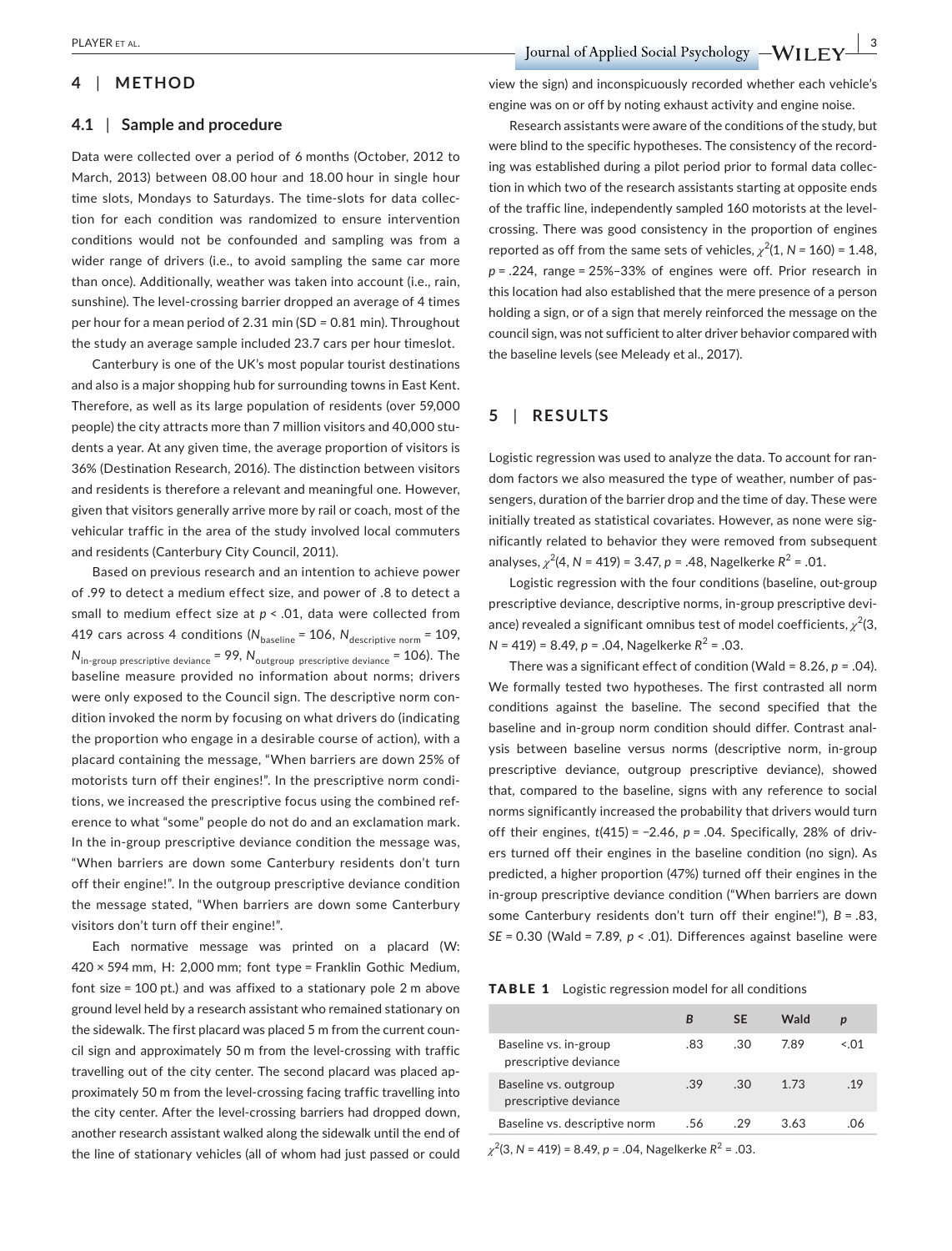

FIGURE 1 Results demonstrating the effect of social-behavioral normative cues on driver behavior

also in the expected direction but were non-significant in the outgroup prescriptive deviance condition ("When barriers are down some Canterbury visitors don't turn off their engine!"*)*, in which 37% in total turned off their engines, *B* = .39, *SE* = 0.30 (Wald = 1.73, *p* = .19), and in the descriptive norm condition (*When barriers are down 25% of motorists turn off their engines!),* in which 41% turned off their engines, *B* = .56, *SE* = 0.29 (Wald = 3.63, *p* = .06) (see Table 1 and Figure 1). The proportions in the three norm conditions did not differ significantly from one another (*ps* > .12). Finally, we checked whether the effect of the normative conditions followed the expected linear progression (baseline < out‐group < descrip‐ tive < in‐group). The linear effect was significant, *B* = .53, *SE* = 0.23 (Wald = 7.91, *p* < .01). The quadratic and cubic effects were not (*ps* > .59). Examination of the odds ratios revealed that, compared to the baseline, drivers were 2.29 times more likely to switch off their engines in the in‐group prescriptive deviance condition, 1.74 times more likely in the descriptive norms condition and 1.48 times more likely in the outgroup prescriptive deviance condition.

### **6** | **DISCUSSION**

In this experiment, we wanted to examine whether specific types of norm‐based interventions can encourage pro‐environmental action in a context where existing levels of that behavior are low. We tested the effectiveness of three different types of normative messages (descriptive norms, in‐group prescriptive deviance, or outgroup pre‐ scriptive deviance) to urge drivers to turn off their engines at a longwait stop. Results revealed that only the message that focused on in‐group prescriptive deviance was sufficient to achieve a significant improvement relative to the baseline, resulting in a 68% increase in the proportion of drivers who switched off their engines while wait‐ ing at the level‐crossing.

People are aware that negative in‐group information can dam‐ age the group's status and image (see van Leeuwen, van den Bosch, Castano, & Hopman, 2010) because deviant behavior prompts them to acknowledge the parameters of socially acceptable behavior and encourages them to behave responsibly. According to subjective group dynamics theory, in‐group prescriptive deviance can create a powerful instigator of people's motivation to uphold positively val‐ ued group norms, thereby preserving the group's status, and there‐ fore one's own identity (Marques et al., 1998b; Marques et al., 2001). For instance, to maintain group distinctiveness group members may distance themselves from deviant behavior to protect the in‐group (Abrams, Marques, Bown, & Henson, 2000) and improve its validity (see Hogg & Abrams, 1993). The present research provides a new application of subjective group dynamics theory and suggests scope for further theory development on the question of how deviant behavior can create a basis for reactive social influence. Consistent with prior laboratory based research, the message that drew attention to in‐group prescriptive deviance was sufficient to raise compli‐ ance above baseline levels.

While the descriptive norm and outgroup prescriptive deviance norm messages did not significantly increase pro‐environmental be‐ havioral compliance compared to the baseline condition, the linear pattern of effects suggests that, if the research were repeated over a longer time period or much larger samples, the out‐group devi‐ ance or descriptive messages may also be sufficient to have some effect, but to a lesser degree than the in‐group deviance message. This pattern is consistent with our hypothesis that the presence of normative cues in general should reduce engine idling relative to a baseline with no normative cues. Both prescriptive deviance condi‐ tions highlighted social disapproval, which is an effective mechanism for promoting behavioral compliance (Durkheim, 1960). However, as expected, the self-relevant prescriptive condition (ingroup) was most effective. This is consistent with the finding that messages that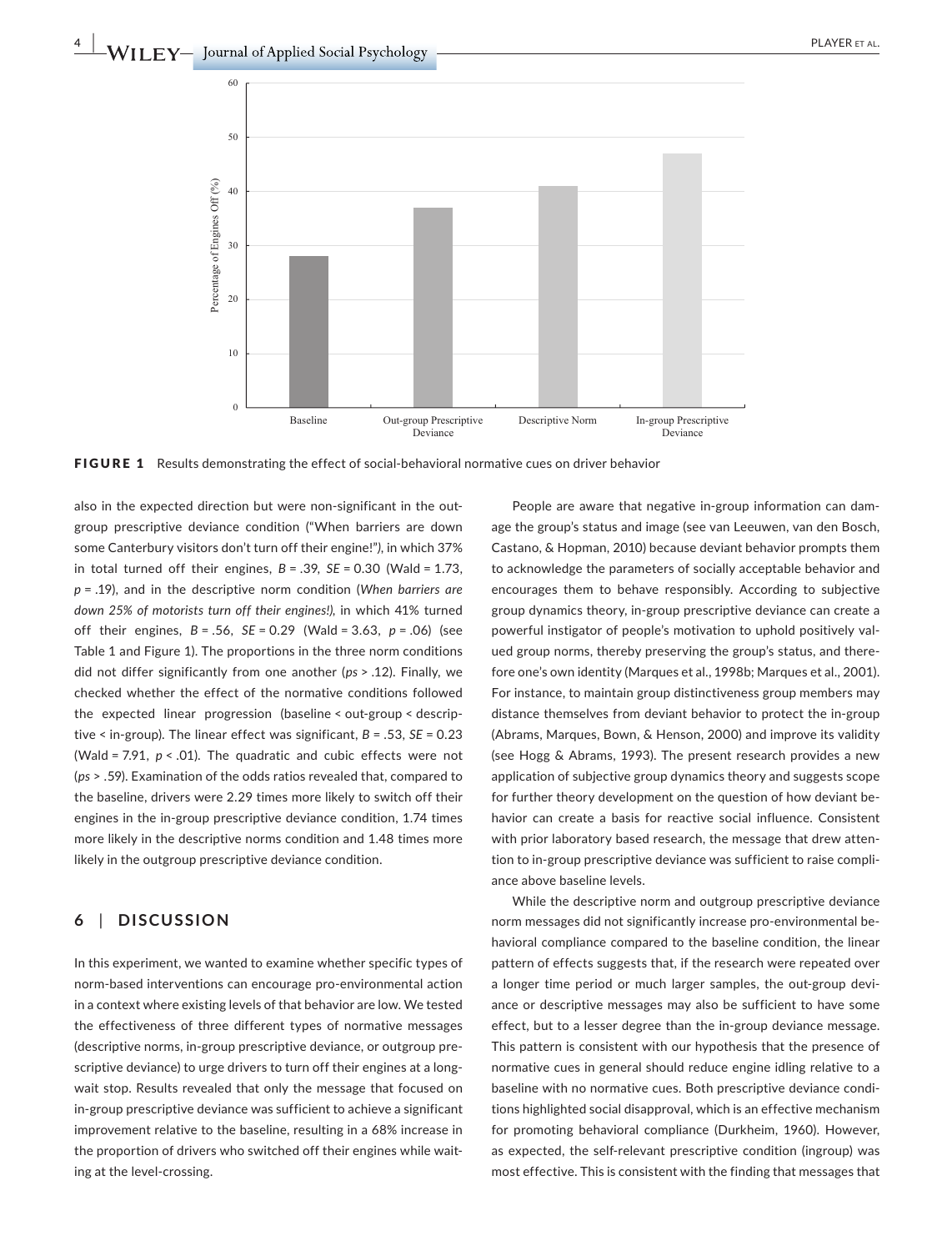engage self‐related interests are more likely to induce compliance (Van de Vyver, Abrams, Hopthrow, Purewal, Randsley de Moura & Meleady, 2018). Interestingly, the descriptive norm condition led to marginal increases in behavioral compliance relative to the baseline. Given that the descriptive norm message stated that only a minority of motorists turn off their engines (25%), this finding suggests that undesirable descriptive norms may increase behavioral compliance under certain conditions. We propose that highlighting an undesir‐ able descriptive norm may promote positive behavioral compliance when (a) it is coupled with a clear behavioral request (i.e., the sign from the local council in this study), and (b) the desirable prescriptive norm is widely acknowledged.

#### **6.1** | **Limitations, future research and conclusions**

Although not all drivers may have been aware of the signs, the dif‐ ference between the baseline and in‐group prescriptive deviance condition indicates that a sufficient proportion of drivers did attend. Some research suggests that the presence of observers can encour‐ age pro‐social behavior (see Dawes, McTavish & Shaklee, 1977). In previous research, we have shown that the mere presence of a re‐ search assistant holding a sign that contained no message did not increase levels of driver compliance above baselines (Meleady et al., 2017). However, we do not know how the presence of the research assistants in combination with the normative messages may poten‐ tially augment their effects. The same could be said, however, for the presence of pedestrians in the environment who could potentially also observe drivers' behavior (for review see Bradley, Lawrence, & Ferguson, 2018).

Some improvements could also be made to recording and sam‐ pling. For example, it would be beneficial to record the specific type of car (e.g., electric, hybrid) and the number of pedestrians. Furthermore, whilst the sampling in this study embraces some variability across periods of the day or week, it would be desirable to sample across a larger number of barrier drops within each condition, and perhaps comparable locations. It would also be useful to test different variants of messages based on each type of norm to establish the generaliz‐ ability of the effects more clearly (see Wells & Windschitl, 1999). That said, the current paper has direct implications for how local authorities can tackle local air pollution. Rather than simply tell people what to do—reference should be made to social norms surrounding that behaviour, particularly self‐relevant prescriptive norms.

Future research should address whether norm‐based interven‐ tions can effectively target other types of traffic and context, tar‐ geting different locations and types of idling traffic. For example, pedestrians would benefit greatly not only from interventions that influence local car drivers but also ones that may discourage idling by commercial traffic that is frequently and voluntarily idle at the curb‐ side (e.g., taxis, delivery drivers, trucks). Because drivers of these vehicles are not usually part of a collective situation (e.g., sharing the same community as most others) it may be that other points of intervention or types of norm focus would be effective.

Overall, the present research indicates that, in areas where idling traffic is problematic, such as cities during rush hour, car ferry queues, busy intersections, contraflows due to roadworks, at taxi ranks, and school drops, the use of a norm-focused behavioral approach could make an important contribution to reducing toxic air pollutants generally and for pedestrians in the immediate vicinity. Crucially, gradual and pervasive impact on norms could have a sus‐ tainable long‐term influence on environmental outcomes affecting human health, air quality, and climate change.

#### **ACKNOWLEDGMENTS**

We acknowledge research assistance with data collection or coding from Andrew Henson, Becky Kent, Nicole Knight‐Stevenson, Claire Powell, Kiran Purewal, Sophie Razzel, John Sabo, Estefanea Santos, and Hannah Swift and members of GroupLab.

#### **CONFLICT OF INTERESTS**

The author(s) declared no potential conflicts of interest with respect to the research, authorship, and/or publication of this article.

#### **ORCID**

*Dominic Abram[s](http://orcid.org/0000-0002-2113-4572)* <http://orcid.org/0000-0002-2113-4572> *Julie Van de Vyver* <http://orcid.org/0000-0001-5967-266X> *Timothy Hopthro[w](http://orcid.org/0000-0003-2331-7150)* <http://orcid.org/0000-0003-2331-7150>

#### **REFERENCES**

- Abrams, D., Marques, J. M., Bown, N., & Henson, M. (2000). Pro‐ norm and anti‐norm deviance within and between groups. *Journal of Personality and Social Psychology*, *78*, 906–912. [https://doi.](https://doi.org/10.1037/0022-3514.78.5.906) [org/10.1037/0022-3514.78.5.906](https://doi.org/10.1037/0022-3514.78.5.906)
- Bradley, A., Lawrence, C., & Ferguson, E. (2018). Does observability af‐ fect prosociality. *Proceedings of the Royal Society B: Biological Sciences*, *28*, 1–16.<https://doi.org/10.1098/rspb.2018.0116>
- Canterbury City Council (2011). *Visitor economy policy*.Retrieved2018,June 7 from [https://www.google.com/url?sa=t&rct=j&q=&esrc=s&source](https://www.google.com/url?sa=t&rct=j&q=&esrc=s&source=web&cd=4&ved=0ahUKEwiRsLDKm8LbAhWkAsAKHYKoCaAQFghEMAM&url=http%3A%2F%2Fmediafiles.thedms.co.uk%2FPublication%2FTK-Cant%2Fcms%2Fpdf%2Fvisitor-economy-policy-2011-2016.pdf&usg=AOvVaw15skSOetJWhjPTGWvl-FEt) [=web&cd=4&ved=0ahUKEwiRsLDKm8LbAhWkAsAKHYKoCaAQF](https://www.google.com/url?sa=t&rct=j&q=&esrc=s&source=web&cd=4&ved=0ahUKEwiRsLDKm8LbAhWkAsAKHYKoCaAQFghEMAM&url=http%3A%2F%2Fmediafiles.thedms.co.uk%2FPublication%2FTK-Cant%2Fcms%2Fpdf%2Fvisitor-economy-policy-2011-2016.pdf&usg=AOvVaw15skSOetJWhjPTGWvl-FEt)‐ [ghEMAM&url=http%3A%2F%2Fmediafiles.thedms.co.uk%2F‐](https://www.google.com/url?sa=t&rct=j&q=&esrc=s&source=web&cd=4&ved=0ahUKEwiRsLDKm8LbAhWkAsAKHYKoCaAQFghEMAM&url=http%3A%2F%2Fmediafiles.thedms.co.uk%2FPublication%2FTK-Cant%2Fcms%2Fpdf%2Fvisitor-economy-policy-2011-2016.pdf&usg=AOvVaw15skSOetJWhjPTGWvl-FEt) [Publication%2FTK-Cant%2Fcms%2Fpdf%2Fvisitor-econo‐](https://www.google.com/url?sa=t&rct=j&q=&esrc=s&source=web&cd=4&ved=0ahUKEwiRsLDKm8LbAhWkAsAKHYKoCaAQFghEMAM&url=http%3A%2F%2Fmediafiles.thedms.co.uk%2FPublication%2FTK-Cant%2Fcms%2Fpdf%2Fvisitor-economy-policy-2011-2016.pdf&usg=AOvVaw15skSOetJWhjPTGWvl-FEt) [my-policy-2011-2016.pdf&usg=AOvVaw15skSOetJWhjPTGWvl-FEt](https://www.google.com/url?sa=t&rct=j&q=&esrc=s&source=web&cd=4&ved=0ahUKEwiRsLDKm8LbAhWkAsAKHYKoCaAQFghEMAM&url=http%3A%2F%2Fmediafiles.thedms.co.uk%2FPublication%2FTK-Cant%2Fcms%2Fpdf%2Fvisitor-economy-policy-2011-2016.pdf&usg=AOvVaw15skSOetJWhjPTGWvl-FEt)
- Cialdini, R. B., Demaine, L. J., Sagarin, B. J., Barrett, D. W., Rhoads, K., & Winter,P.L.(2006).Managingsocialnormsforpersuasiveimpact.*Social Influence*, *1*, 3–15.<https://doi.org/10.1080/15534510500181459>
- Cohen, A. J., Brauer, M., Burnett, R., Anderson, H. R., Frostad, J., Estep, K. … Forouzanfar, M. H. (2017). Estimates and 25‐year trends of the global burden of disease attributable to ambient air pollution: An analysis of data from the Global Burden of Diseases Study 2015. *The Lancet*, *389*, 1907–1918. [https://doi.org/10.1016/](https://doi.org/10.1016/S0140-6736(17)30505-6) [S0140-6736\(17\)30505-6](https://doi.org/10.1016/S0140-6736(17)30505-6)
- Dawes, R. M., McTavish, J., & Shaklee, H. (1977). Behavior, communica‐ tion, and assumptions about other people's behavior in a commons dilemma situation. *Journal of Personality and Social Psychology*, *35*, 1–11. <https://doi.org/10.1037/0022-3514.35.1.1>
- Destination Research (2016). *Economic impact of tourism Canterbury 2015 results*. Retrieved from [https://www.visitkentbusiness.co.uk/](https://www.visitkentbusiness.co.uk/library/Economic_Impact_of_Tourism_-_Canterbury_2015_FINAL_REPORT.PDF)